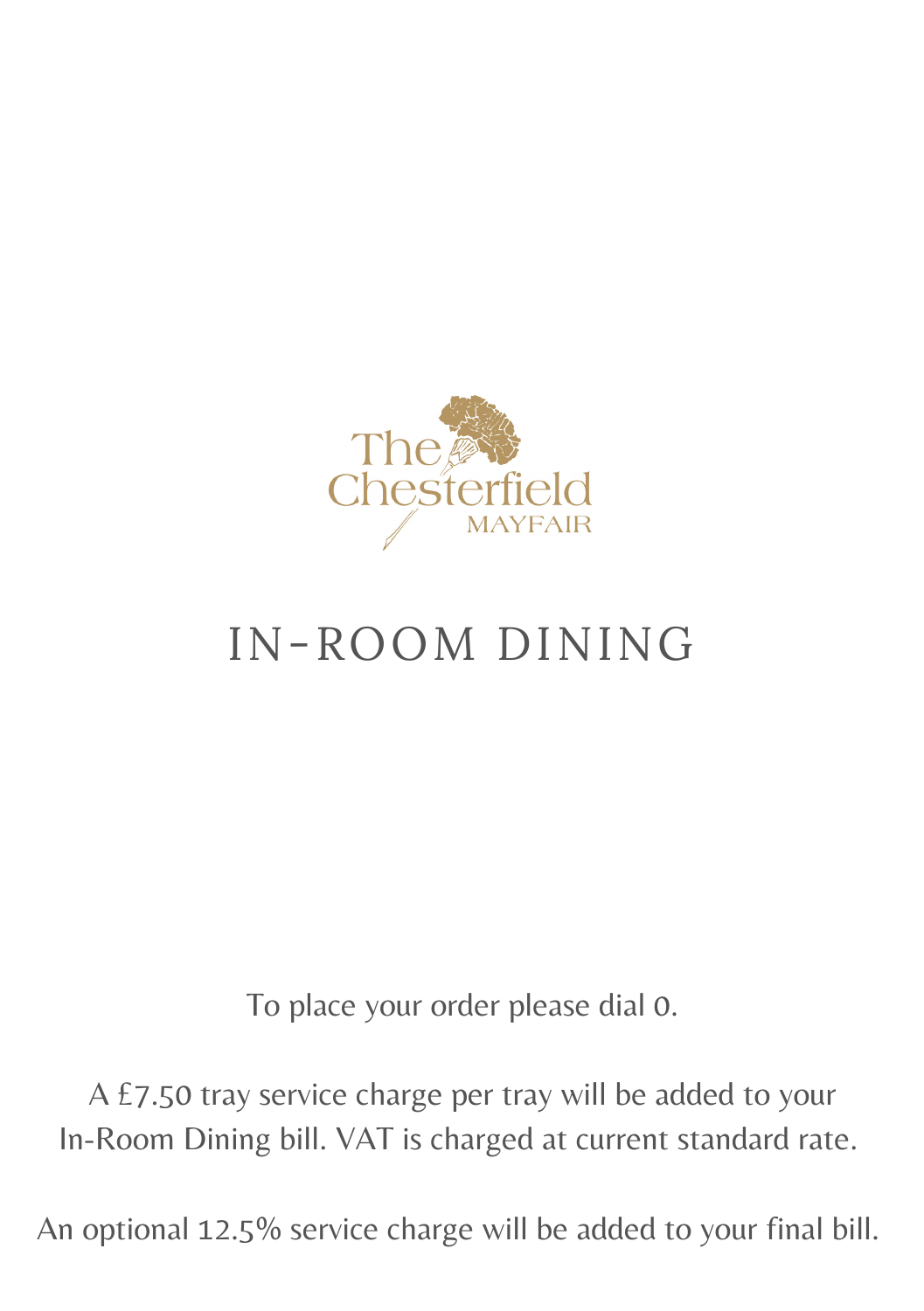A warm welcome to The Chesterfield Mayfair Hotel. If you have any special requests or would like allergen information, please let us know and a member of our team will be happy to discuss available options with you.

We only use free-range eggs and are committed to using local and sustainable suppliers as far as possible.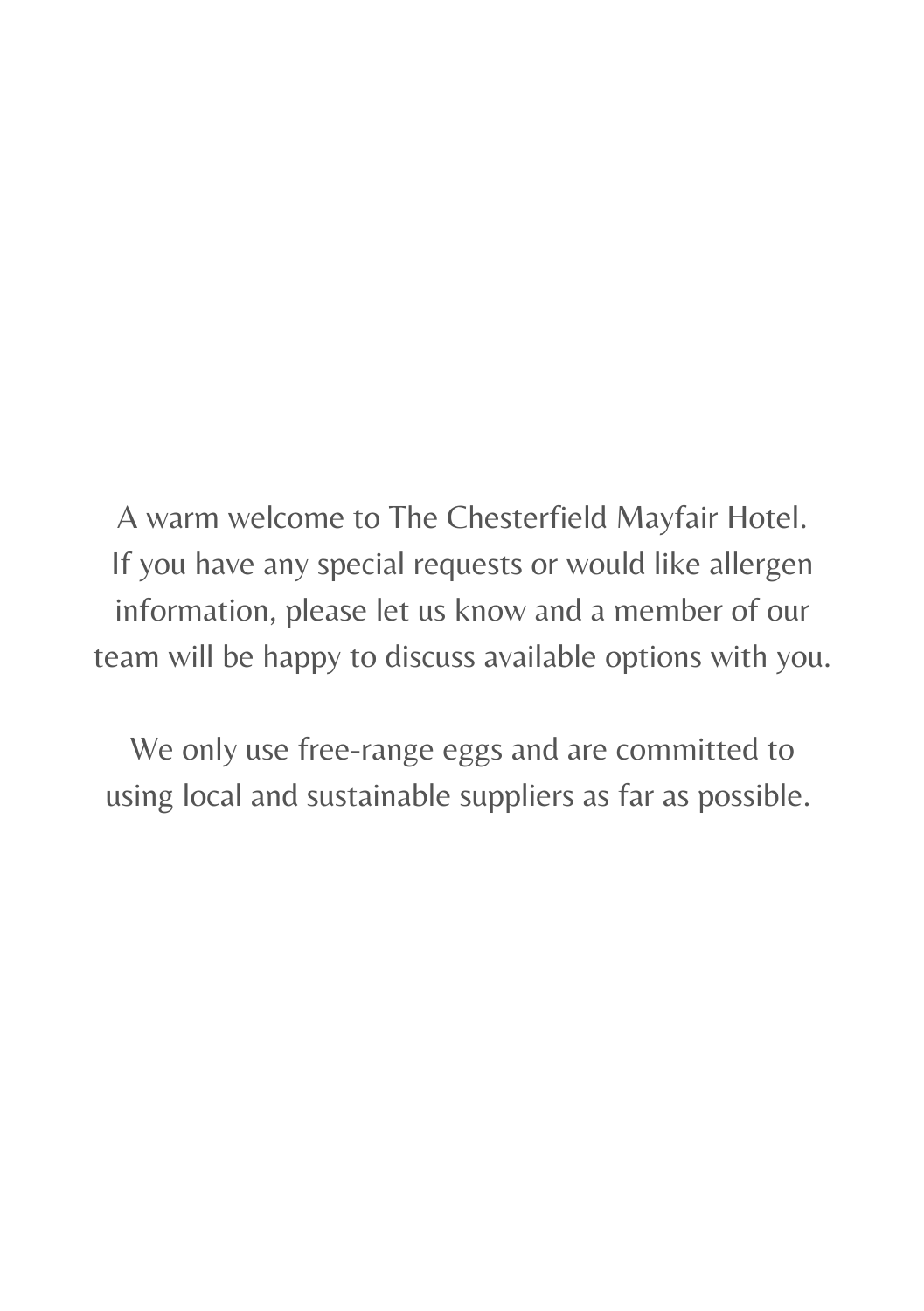### INDEX

| All Day Dining Menu (11am-11pm) | 4  |
|---------------------------------|----|
| <b>Dessert</b>                  | 6  |
| Children's Menu                 | 7  |
| Night Menu                      | 8  |
| <b>Hot Beverages</b>            | 9  |
| <b>Soft Drinks</b>              | 10 |
| Wine List                       | 11 |
| <b>Beverages</b>                | 13 |
|                                 |    |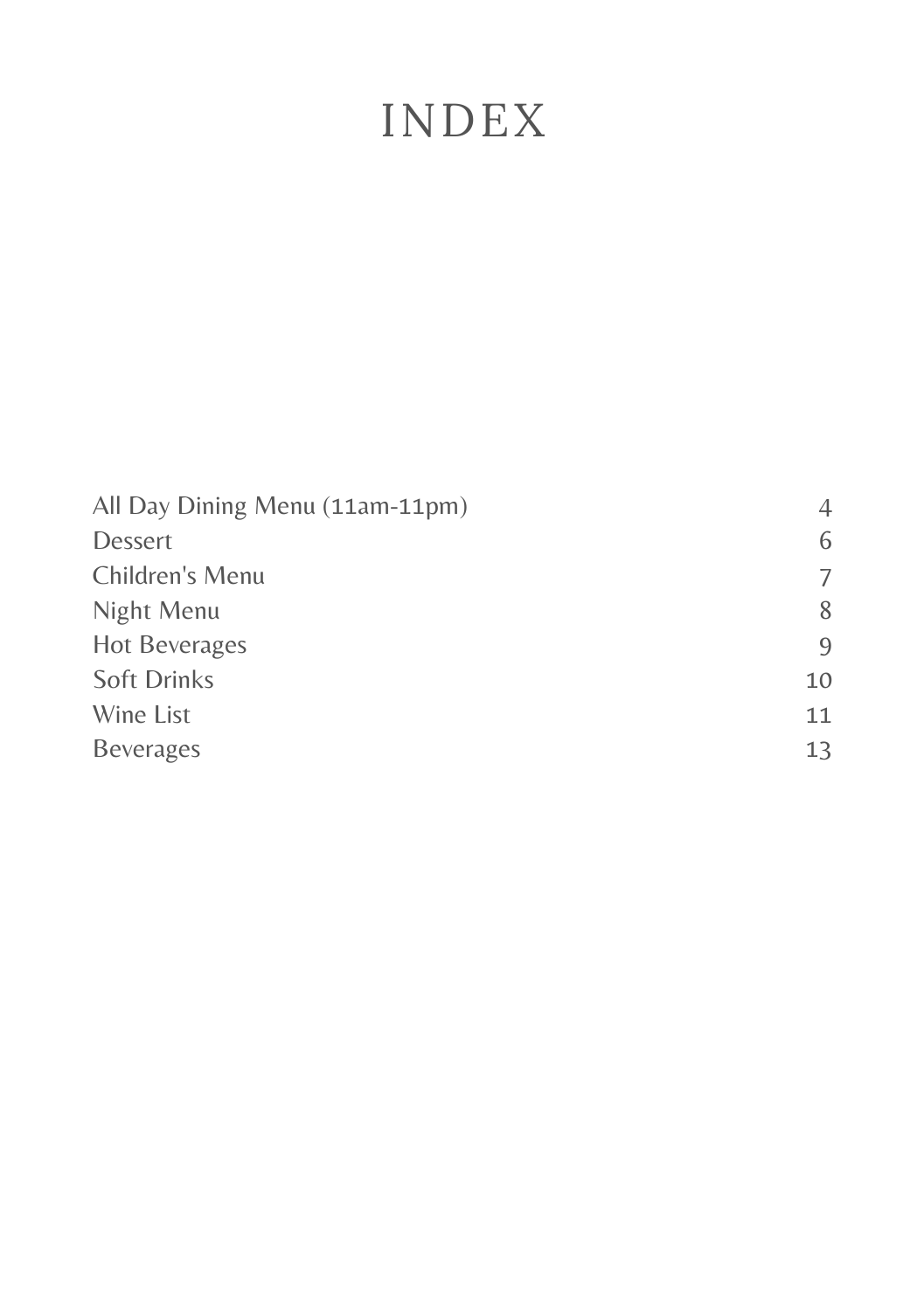## ALL DAY DINING

Served from 11:00am to 11:00pm

| <b>SMALL PLATES</b>                      |                                                        |                     |
|------------------------------------------|--------------------------------------------------------|---------------------|
| Pork and apple sausage rolls, piccalilli |                                                        | 9                   |
| Duck fat chips, truffle mayonnaise       |                                                        | 9                   |
| Vegetable samosa, mango chutney (V)      |                                                        | 9                   |
| Blue cheese croquettes (V)               |                                                        | 9                   |
| Monkfish scampi, tartare sauce           |                                                        | 9                   |
| Chicken satay, coriander, lime           |                                                        | 9                   |
| <b>TOASTIES</b>                          |                                                        |                     |
| Served on sourdough with French fries    |                                                        |                     |
| Lamb Keema Toastie                       |                                                        | 19                  |
|                                          | Lamb keema, cheddar cheese, green chilli, peas         |                     |
| Grilled Chilli Cheese (V)                |                                                        | 16                  |
|                                          | Mature cheddar cheese, green chilli, red onion         |                     |
| Grilled Cheese and Tomato $(V)$          |                                                        | 16                  |
| Mature cheddar cheese, tomato            |                                                        |                     |
| Ham and Cheese                           |                                                        | 18                  |
| Mature cheddar cheese, ham.              |                                                        |                     |
| <b>SANDWICHES</b>                        |                                                        |                     |
| Served with French fries                 |                                                        |                     |
| Chesterfield Club Sandwich               |                                                        | 19                  |
|                                          | Grilled sourdough with free range chicken, egg, smoked |                     |
|                                          | back bacon, tomato, lettuce, mayonnaise                |                     |
| Lobster and Crayfish Roll                |                                                        | 25                  |
|                                          | Spicy Marie Rose sauce, brioche bun, lettuce           |                     |
| <b>Steak Sandwich</b>                    |                                                        | 22                  |
|                                          | Grilled sourdough, Bavette steak, caremelised          |                     |
|                                          | onion, horseradish mayonnaise, chive butter            |                     |
| © @Chesterfieldmayfair                   | <b>5</b> Chesterfield Mayfair Hotel                    | +44 (0) 2074 912622 |
|                                          | www.thechesterfieldmayfair.com                         |                     |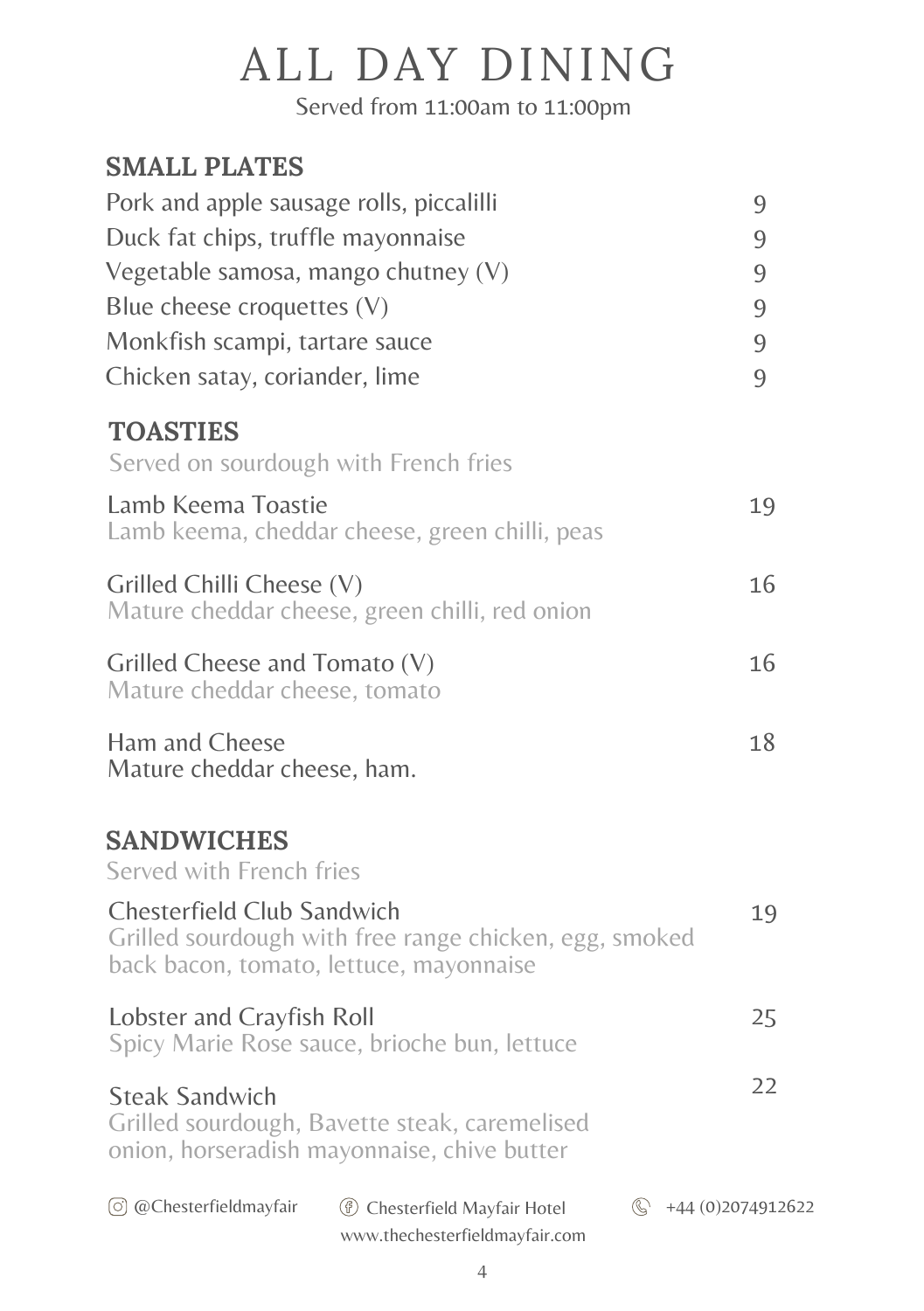# ALL DAY DINING

Served from 11:00am to 11:00pm

| <b>SALADS</b>                                                                                                          |    |
|------------------------------------------------------------------------------------------------------------------------|----|
| Bea Tollman's Ceasar Salad                                                                                             | 12 |
| Baby gem lettuce, garlic croutons, Parmesan<br>add grilled chicken                                                     | 5  |
| Bea Tollman's Cobb Salad<br>Avocado, blue cheese, chicken, Parma ham, tomato,<br>boiled egg, watercress                | 17 |
| <b>LARGE PLATES</b>                                                                                                    |    |
| Red Lentil, Chickpea, Cauliflower Dhal (VG)<br>Vegetable samosa, poppadom, basmati rice                                | 18 |
| <b>Butter Chicken</b><br>Vegetable samosa, poppadom, basmati rice                                                      | 20 |
| <b>BURGERS</b><br>Available without bun   fries can be replaced with salad                                             |    |
| Chargrilled Peri-Peri Chicken Burger<br>Marinated chicken breast, lettuce, tomato, cheese, spicy<br>mayo, French fries | 20 |
| Chesterfield Cheese and Bacon Burger<br>Pickled cucumber, caramelised onion, burger sauce,<br>French fries             | 20 |
| Beetroot Falafel Burger (VG)<br>Spicy mayonnaise, lettuce, pickled cucumber, red onion,<br>French fries                | 19 |
|                                                                                                                        |    |
|                                                                                                                        |    |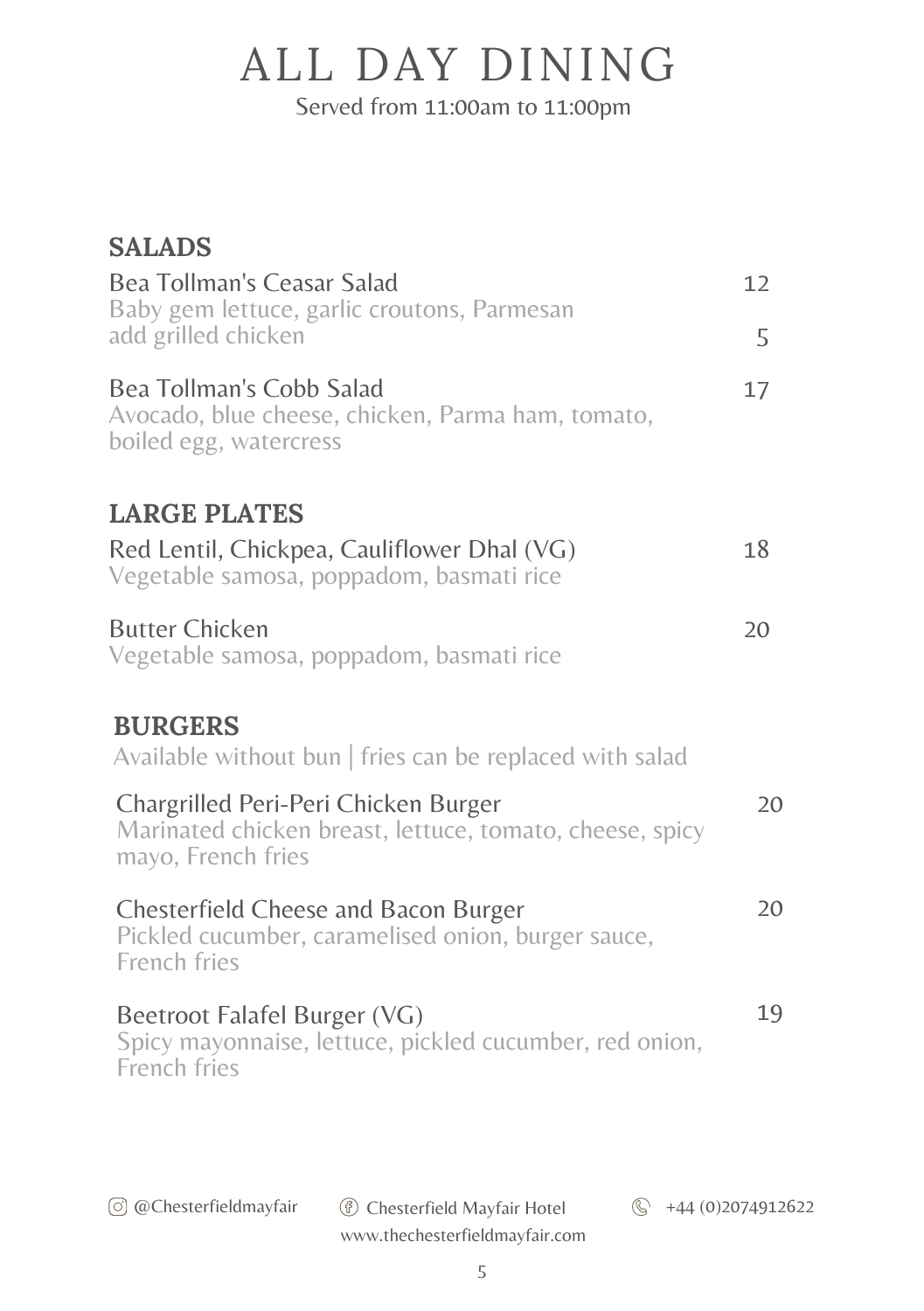### DESSERTS Served from 11:00am to 11:00pm

| Bea Tollman's Rice Pudding (V)<br>Candied nuts, salted caramel sauce               |   |
|------------------------------------------------------------------------------------|---|
| Sticky Toffee Pudding (V)<br>Sticky dates, butterscotch sauce, Earl Grey ice cream | 9 |
| Selection of Ice Cream and Sorbet (V)                                              |   |
| Selection of Four British Cheeses (V)                                              |   |

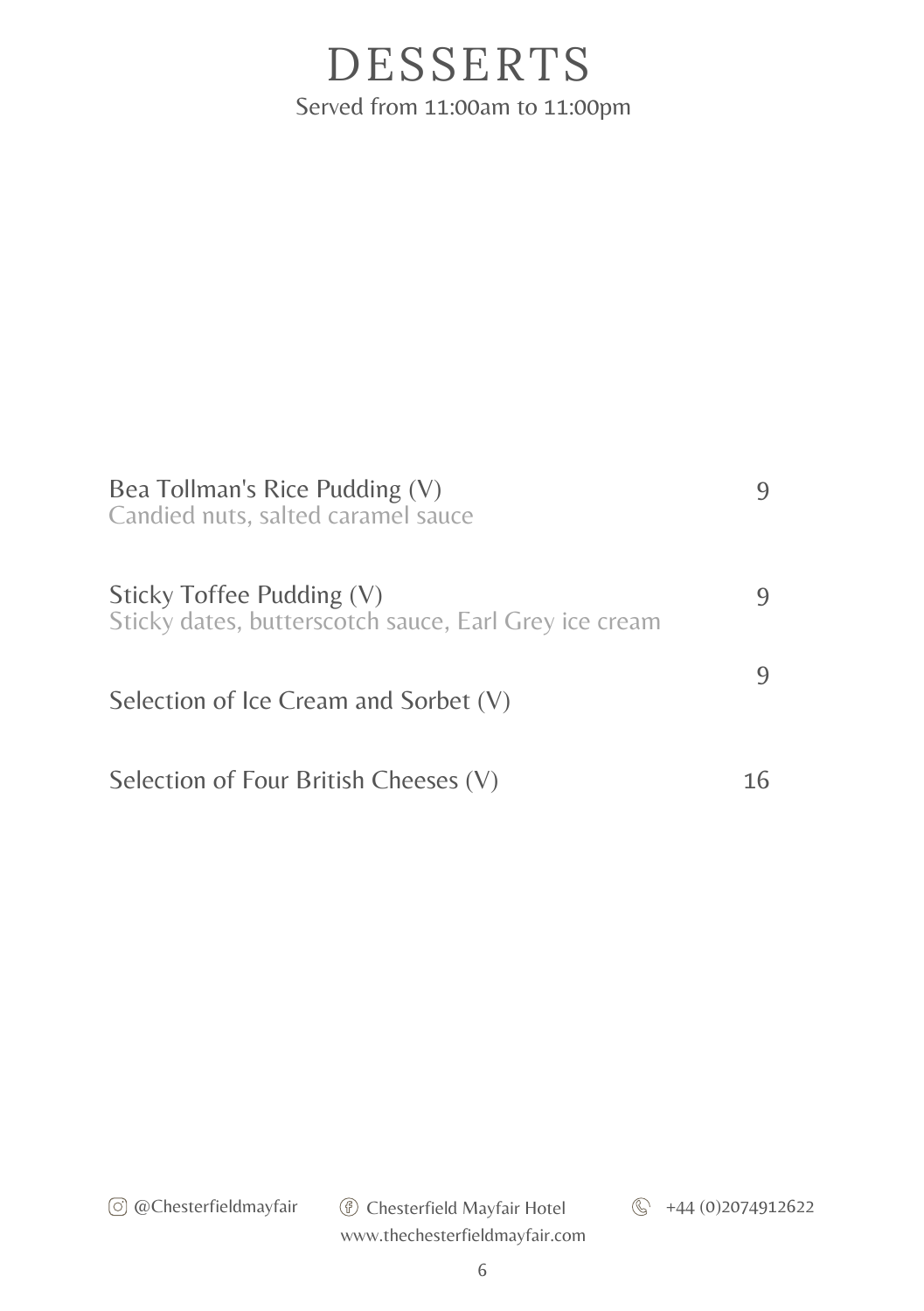CHILDREN Served from 11:00am to 11:00pm Suitable for guests under 12 years old

#### **SMALL PLATES**

| Veggie sticks and hummus $(VG)$   |  |
|-----------------------------------|--|
| Homemade sausage roll             |  |
| Cheese and tomato toastie $(V)$   |  |
| Chicken, lettuce and avocado wrap |  |

#### **LARGE PLATES**

Home Baked Fish Fingers Spaghetti Bolognese Spaghetti with Cheese and Ham Sauce Cheese Burger with Ketchup and Mayonnaise Grilled Chicken Burger with BBQ Sauce Chicken Fillet Goujons 15 15 15 15 15 15 Served with a choice of: chips, mashed potato, mixed vegetables, mixed salad, corn on the cob and peas

#### **DESSERTS**

| Chocolate Brownie Sundae (V) |   |
|------------------------------|---|
| Fruit Salad (VG)             |   |
| Banana Split (V)             | 5 |
| Selection of Ice Cream (V)   | 5 |
| Milk and Cookies $(V)$       |   |

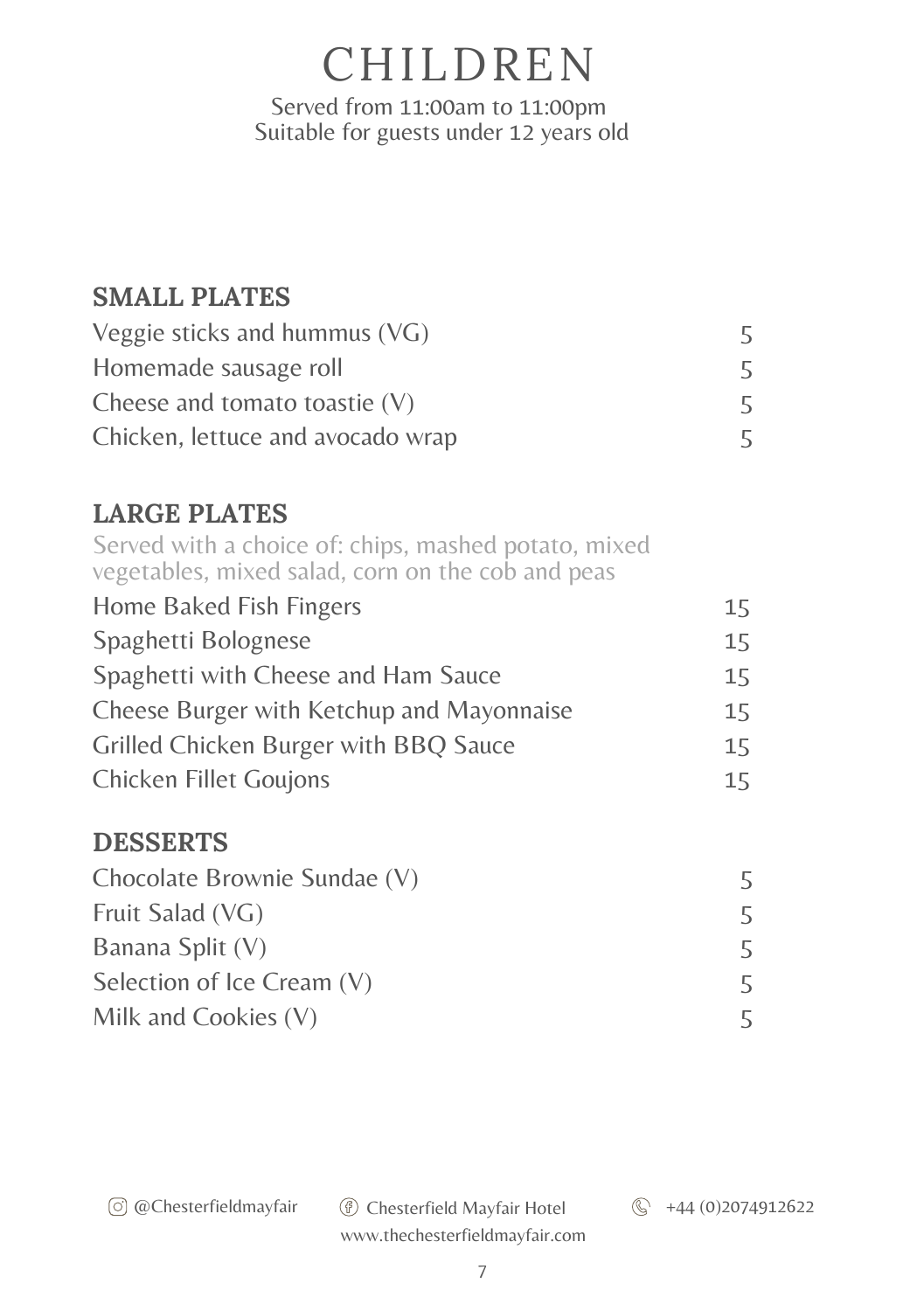### NIGHT MENU

#### **SMALL PLATES**

| Pork and apple sausage rolls, piccalilli                                       |                                                                                                                 | 9                         |
|--------------------------------------------------------------------------------|-----------------------------------------------------------------------------------------------------------------|---------------------------|
| Duck fat chips, truffle mayonnaise                                             |                                                                                                                 | 9                         |
| Vegetable samosa, mango chutney (V)                                            |                                                                                                                 | $\overline{9}$            |
| Blue cheese croquettes (V)                                                     |                                                                                                                 | 9                         |
| Monkfish scampi, tartare sauce                                                 |                                                                                                                 | 9                         |
| Chicken satay, coriander, lime                                                 |                                                                                                                 | 9                         |
| French fries                                                                   |                                                                                                                 | 5                         |
| <b>TOASTIES</b><br>Served on sourdough with French fries<br>Lamb Keema Toastie | Lamb keema, cheddar cheese, green chilli, peas                                                                  | 19                        |
| Grilled Chilli Cheese (V)                                                      | Mature cheddar cheese, green chilli, red onion                                                                  | 16                        |
| Grilled Cheese and Tomato (V)<br>Mature cheddar cheese, tomato                 |                                                                                                                 | 16                        |
| Ham and Cheese<br>Mature cheddar cheese, ham.                                  |                                                                                                                 | 18                        |
| <b>SANDWICHES AND SALADS</b>                                                   |                                                                                                                 |                           |
| Chesterfield Club Sandwich                                                     | Grilled sourdough with free range chicken, egg, smoked<br>back bacon, tomato, lettuce, mayonnaise, French fries | 19                        |
| Lobster and Crayfish Roll                                                      | Spicy Marie Rose sauce, brioche bun, lettuce, French fries                                                      | 25                        |
| Bea Tollman's Ceasar Salad<br>Baby gem lettuce, garlic croutons, Parmesan      |                                                                                                                 | 12                        |
| add grilled chicken                                                            |                                                                                                                 | 5                         |
| <b>DESSERTS</b>                                                                |                                                                                                                 |                           |
| Selection of Ice Cream and Sorbet $(V)$                                        |                                                                                                                 | 9                         |
| (o) @Chesterfieldmayfair                                                       | (6) Chesterfield Mayfair Hotel<br>www.thechesterfieldmayfair.com                                                | $\circ$ +44 (0)2074912622 |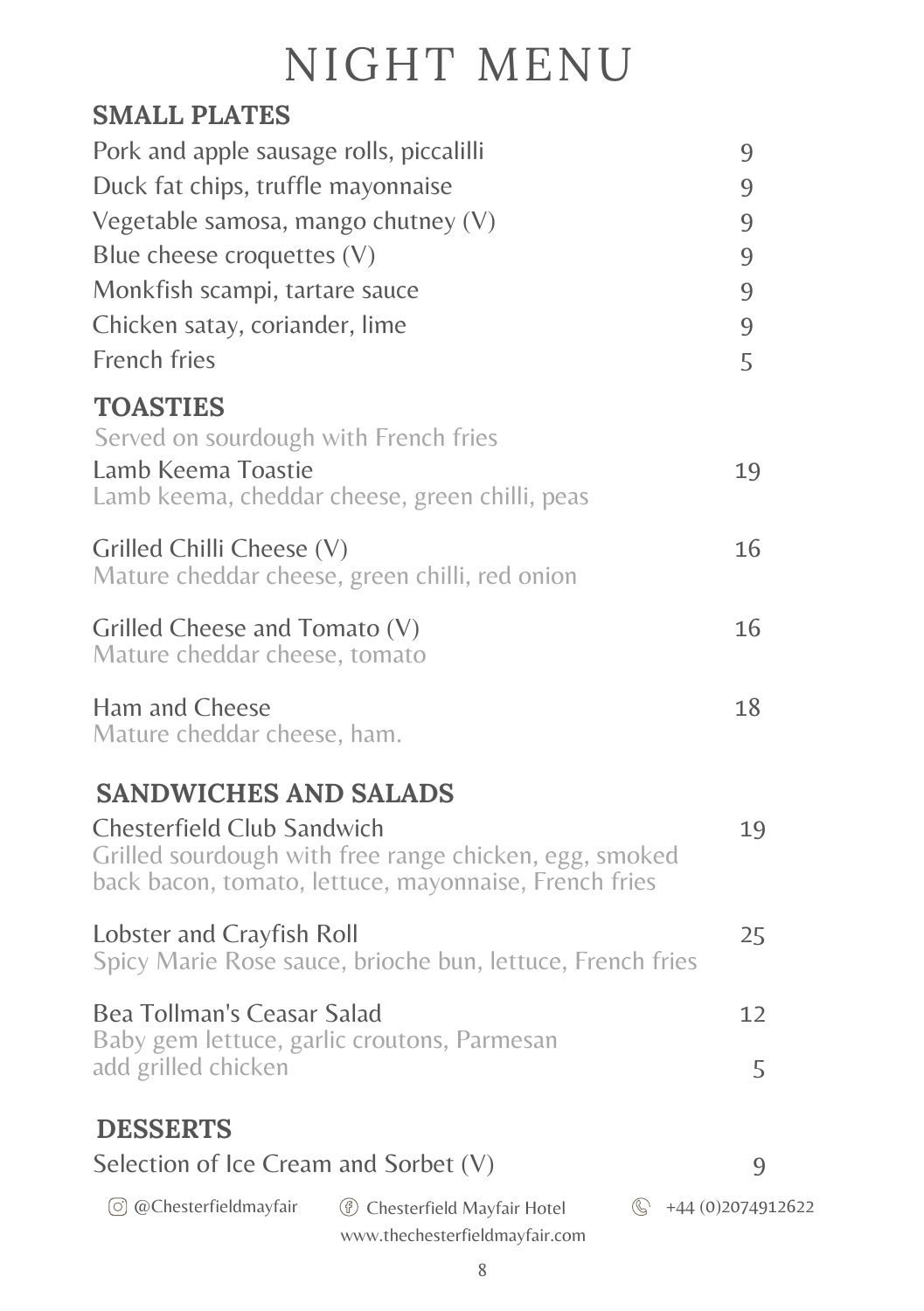### HOT BEVERAGES

Accompanied with homemade biscuits

#### **LOOSE LEAF TEA**

**COFFEE**

| Assam Second Flush     | 6 |
|------------------------|---|
| Darjeeling First Flush | 6 |
| Signature Earl Grey    | 6 |
| Chamomile              | 6 |
| Rooibos                | 6 |
| Fresh Mint             | 6 |
|                        |   |

| <b>COFFEE</b> |   |
|---------------|---|
| Espresso      |   |
| Cappuccino    | 6 |
| Latte         |   |

A member of our team will be happy to advise the range of dairy-free milk options.

#### **LIQUEUR COFFEE**

| Irish Coffee<br>Jameson whiskey, double cream              | 15 |
|------------------------------------------------------------|----|
| <b>Baileys Coffee</b><br>Baileys Irish cream, double cream | 15 |
| Calypso Coffee<br>Amaretto, double cream                   | 15 |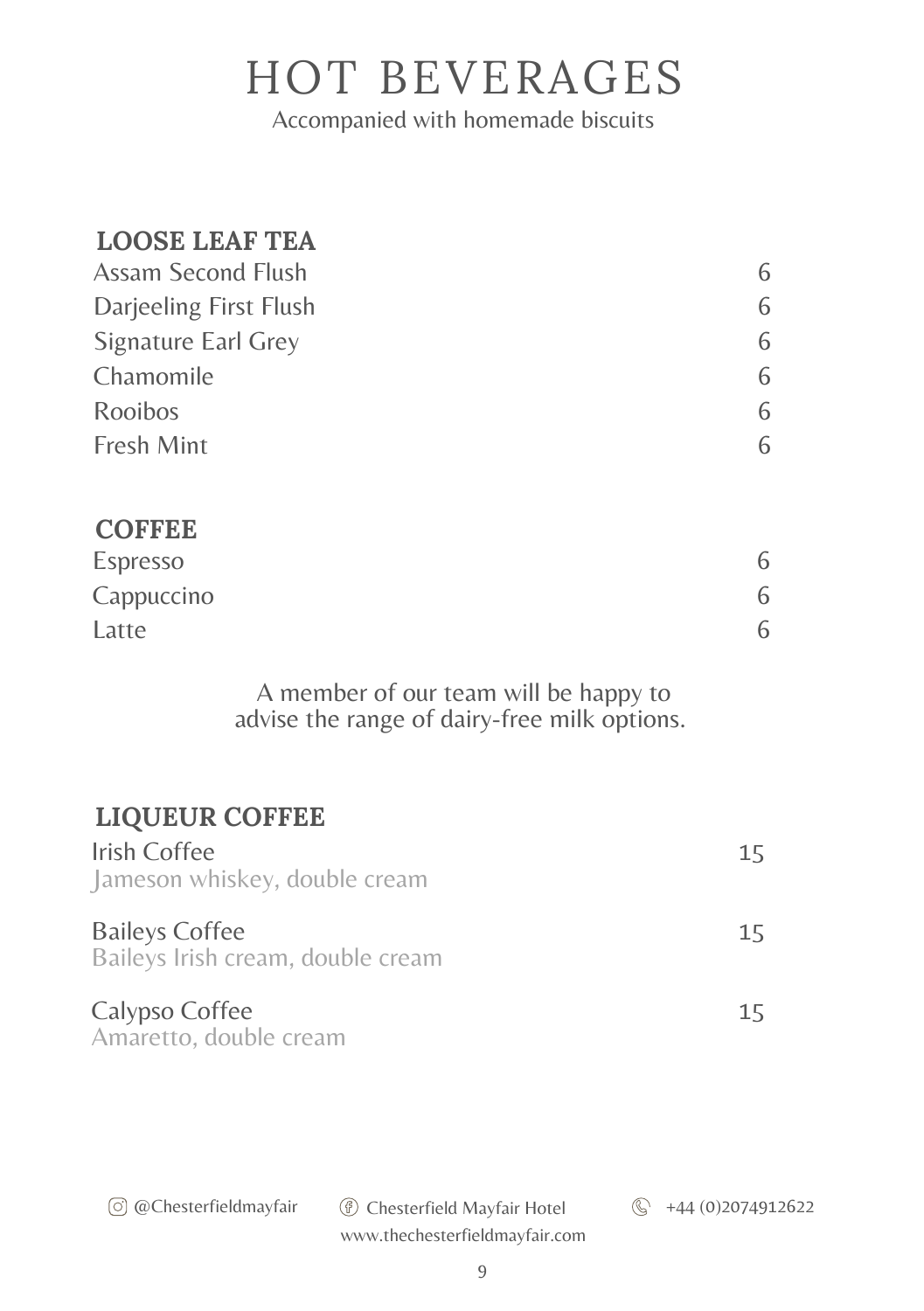### SOFT DRINKS

#### **SOFT DRINKS**

| BELU Still Water 330ml            |   |
|-----------------------------------|---|
| <b>BELU Sparkling Water 33oml</b> | 5 |
| Tonic Water                       | 5 |
| Soda Water                        | 5 |
| Coca-Cola                         | 5 |
| Diet Coca-Cola                    | 5 |
| Coke Zero                         | 5 |
| Lemonade                          | 5 |
| Ginger Ale                        | ц |

#### **JUICES**

| <b>Freshly Squeezed Orange</b> |   |
|--------------------------------|---|
| Apple                          |   |
| Grapefruit                     | ь |
| Cranberry                      |   |
| Pineapple                      |   |
| Peach                          |   |

5

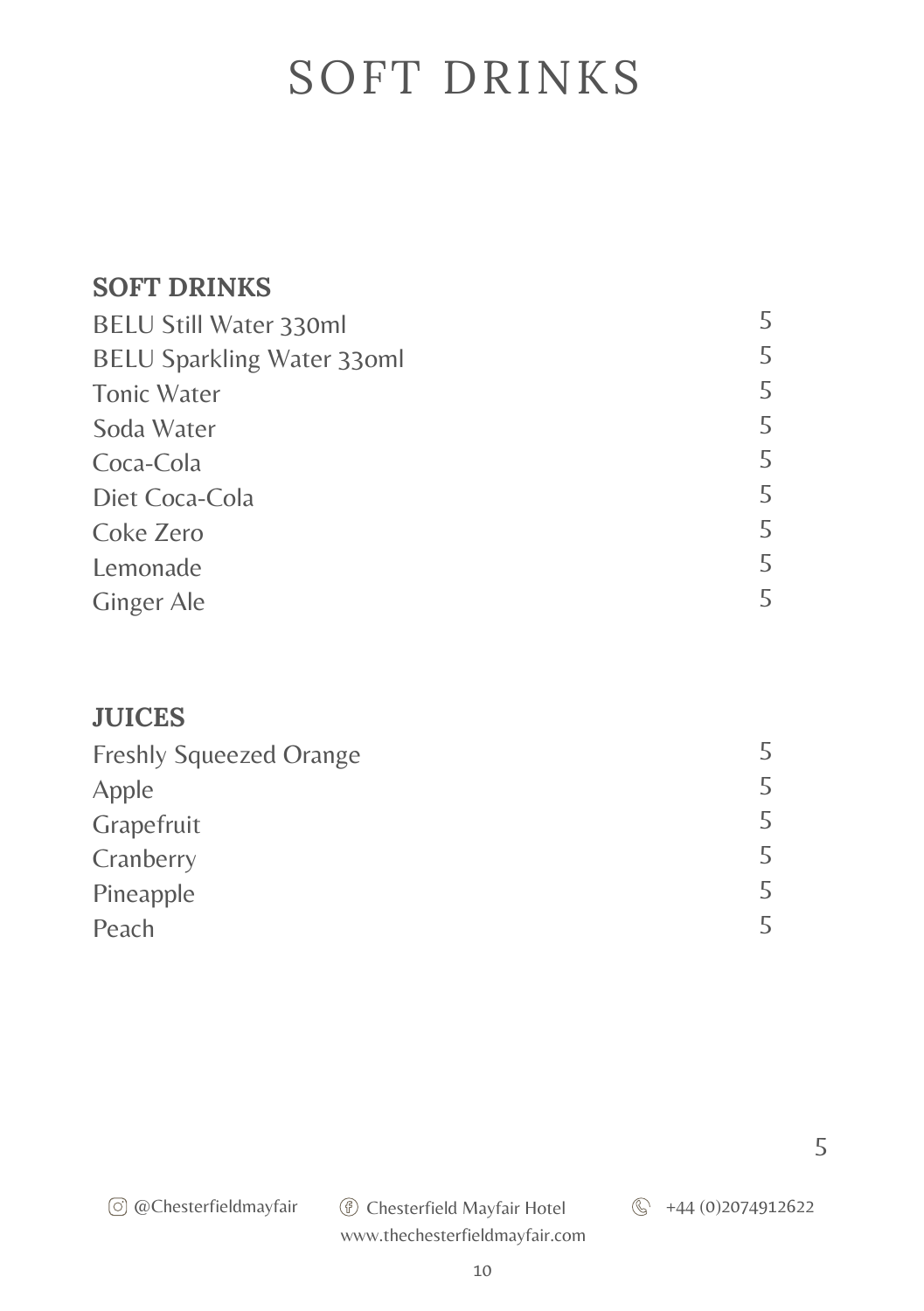### WINE LIST

| <b>RED WINE</b>                                                 | Glass 175ml | <b>Bottle</b>       |
|-----------------------------------------------------------------|-------------|---------------------|
| Merlot, Montes Single Vineyard<br>Chile                         | 11          | 40                  |
| Malbec, Zuccardi Q<br>Argentina                                 | 14          | 60                  |
| Rioja Reserva, Vina Ardanza<br>Spain                            | 22          | 85                  |
| WHITE WINE                                                      | Glass 175ml | <b>Bottle</b>       |
| <b>Blanc de Mer</b><br>Bouchard Finlayson, South Africa         | 12          | 44                  |
| Chardonnay, Sans Barrique<br>Bouchard Finlayson, South Africa   | 14          | 51                  |
| Sauvignon Blanc, Walker Bay<br>Bouchard Finlayson, South Africa | 15          | 55                  |
| ROSÉ WINE                                                       | Glass 175ml | <b>Bottle</b>       |
| Rioja Rosado, Muga<br>Spain                                     | 11          | 40                  |
| Provence Rose, Mirabeau Pure<br>France                          | 13          | 55                  |
| Rock Angel Rose By Whispering Angels<br>France                  |             | 80                  |
| © @Chesterfieldmayfair<br><b>6</b> Chesterfield Mayfair Hotel   | $\circledS$ | +44 (0) 2074 912622 |

www.thechesterfieldmayfair.com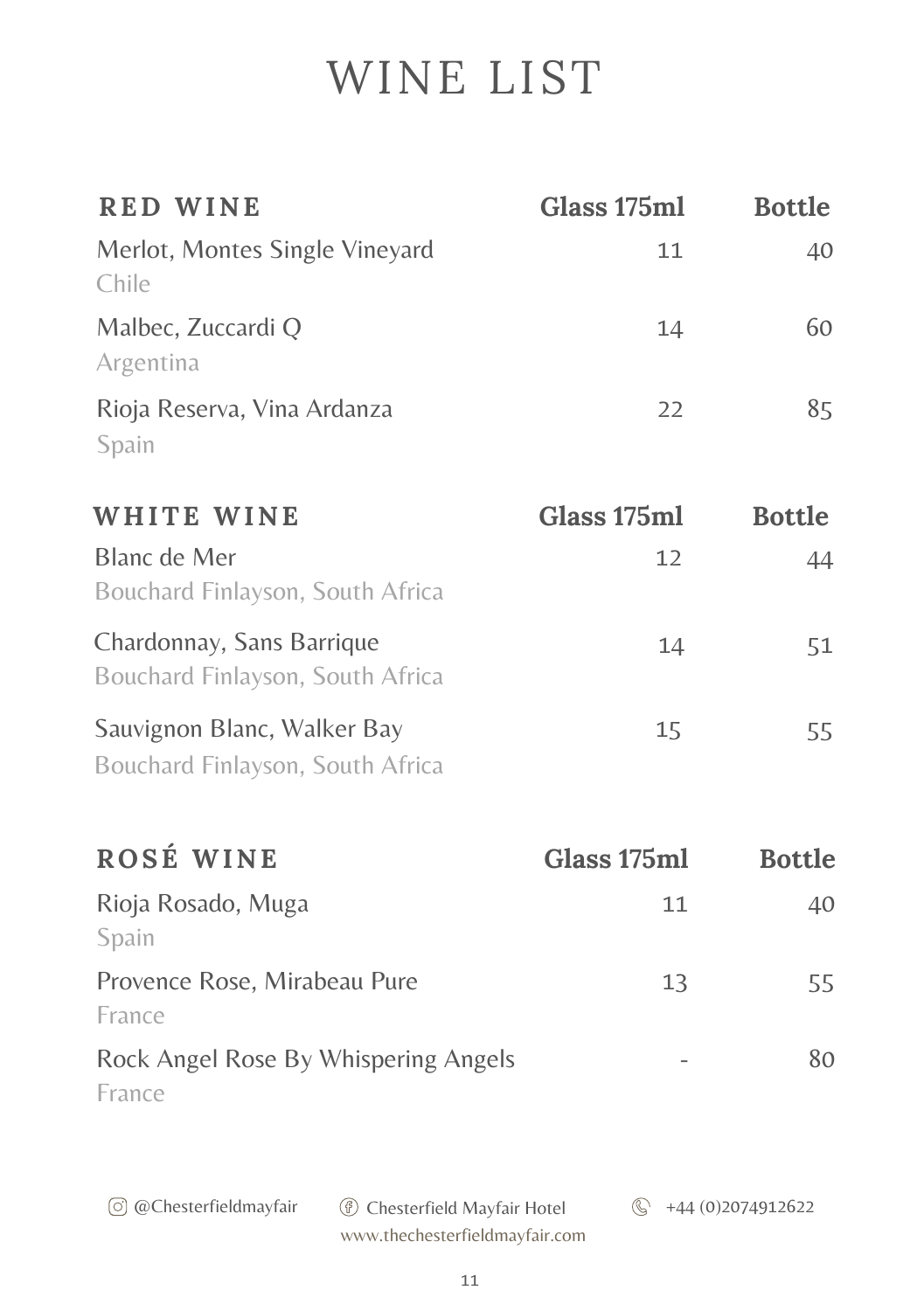### WINE LIST

#### **CHAMPAGNE**

|                         | Glass 175ml | <b>Bottle</b> |
|-------------------------|-------------|---------------|
| Lanson Black Label      | 19          | 85            |
| Lanson White Label      | 20          | 90            |
| Lanson Rosé             | 21          | 95            |
| <b>Bollinger</b>        |             | 98            |
| Dom Pérignon            |             | 395           |
| <b>Cristal Roederer</b> |             | 450           |

#### **SPARKLING WINE**

|                           | Glass 175ml | <b>Bottle</b> |
|---------------------------|-------------|---------------|
| Zarlino Prosecco D.O.C.G. | 15.50       | 55            |
| Italy                     |             |               |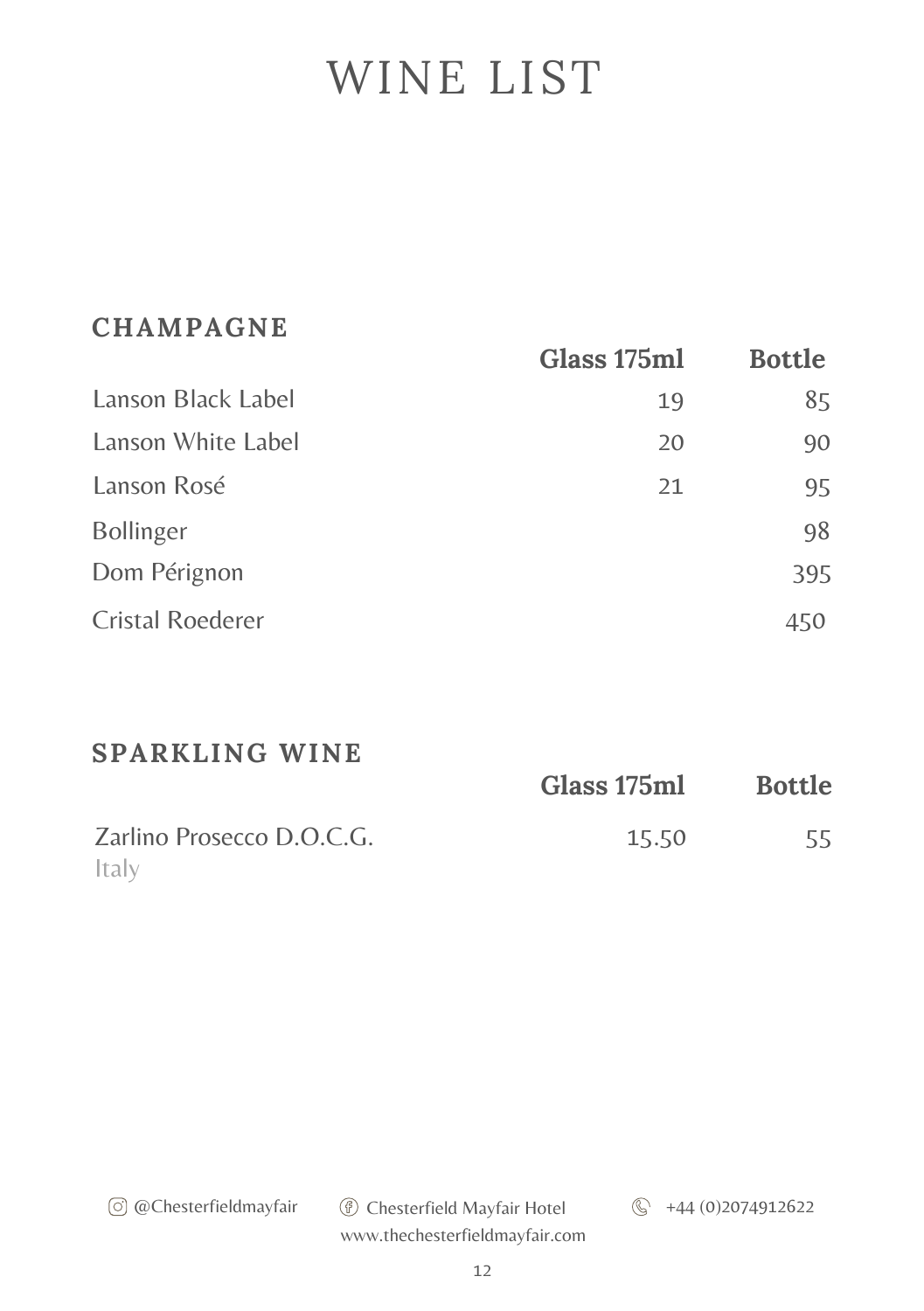### BEVERAGES

#### **GIN**

| Tanquery                      |                                                                       | 13                  |
|-------------------------------|-----------------------------------------------------------------------|---------------------|
| <b>Bombay Sapphire</b>        |                                                                       | 14                  |
| Hendrick's                    |                                                                       | 14                  |
| Martin Miller's               |                                                                       | 14                  |
| Brockman's                    |                                                                       | 15                  |
| Sipsmith                      |                                                                       | 15                  |
| Tanqueray 10                  |                                                                       | 16                  |
| Monkey 47                     |                                                                       | 19                  |
| <b>VODKA</b>                  |                                                                       |                     |
| <b>Absolut Blue</b>           |                                                                       | 13                  |
| Belvedere                     |                                                                       | 13.50               |
| Ketel One                     |                                                                       | 13.50               |
| Tito's                        |                                                                       | 13.50               |
| Grey Goose                    |                                                                       | 14                  |
| <b>RUM</b>                    |                                                                       |                     |
| Havana Añejo White 3 years    |                                                                       | 13                  |
| Kraken Black Spiced Rum       |                                                                       | 13                  |
| Metusalem Rum 15 years        |                                                                       | 13                  |
| <b>WHISKEY</b>                |                                                                       |                     |
| Johnnie Walker Black Label    |                                                                       | 13                  |
| <b>Bushmills Black Bush</b>   |                                                                       | 14                  |
| Balvenie Double Wood 12 years |                                                                       | 14.50               |
| Dalwhinnie 15 years           |                                                                       | 15                  |
| Yamazaki 12 years             |                                                                       | 27                  |
| © @Chesterfieldmayfair        | <b>6</b> Chesterfield Mayfair Hotel<br>www.thechesterfieldmayfair.com | +44 (0) 2074 912622 |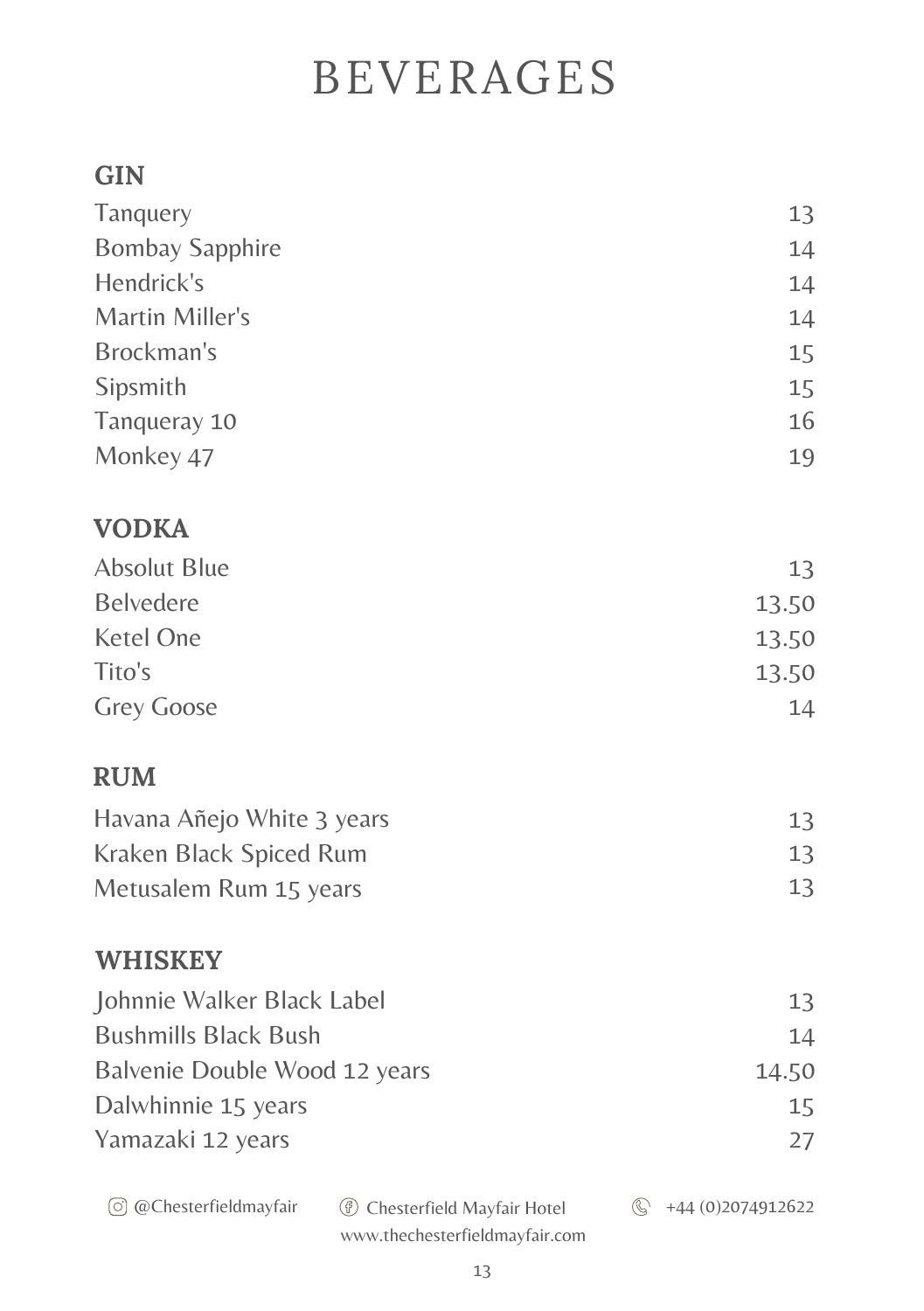### BEVERAGES

#### **DIGESTIF**

| <b>Taylors LBV</b> | 12 |
|--------------------|----|
| Courvoisier VS     | 13 |
| Martell XO         | 35 |

#### **LIQUEURS**

| Ameretto           | 9  |
|--------------------|----|
| Tia Maria          | 9  |
| <b>Benedictine</b> | 9  |
| Cointreau          | 9  |
| Limoncello         | 9  |
| <b>Baileys</b>     | 10 |

#### **BEER, LARGER AND CIDER**

| Peroni                     |  |
|----------------------------|--|
| Meantime Pale Ale          |  |
| Guinness                   |  |
| London Pride               |  |
| Magners Cider              |  |
| Becks Blue (non-alcoholic) |  |

#### **DRAUGHT BEER**

| Heineken (pint / half pint) | 8.5/5 |
|-----------------------------|-------|
| Moretti (pint / half pint)  | 8.5/5 |

| © @Chesterfieldmayfair | <b><i><sup>6</sup></i></b> Chesterfield Mayfair Hotel | $\circled{}$ +44 (0): |
|------------------------|-------------------------------------------------------|-----------------------|
|------------------------|-------------------------------------------------------|-----------------------|

@Chesterfieldmayfair Chesterfield Mayfair Hotel +44 (0)2074912622

www.thechesterfieldmayfair.com